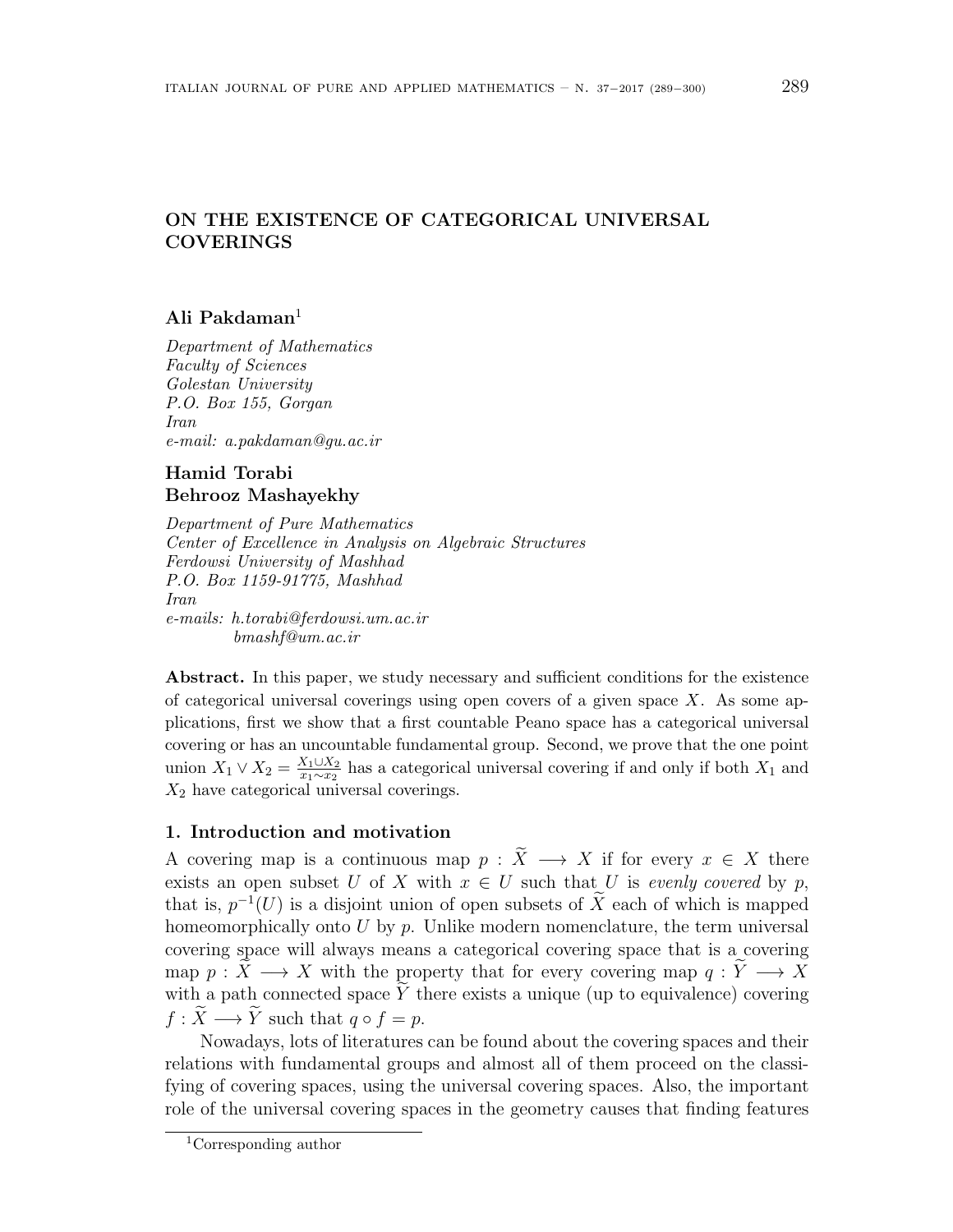of a given space which guarantee the existence of the universal covering space can be a challenge.

Simply connected covering spaces are examples of universal coverings that have been studied more and partially sufficient. As can be seen in many textbooks, locally path connectedness and semi-locally simply connectedness of a given space *X* is equivalent to the existence of simply connected universal covering spaces [6], [15]. But for the spaces that do not have these nice local behaviors, the existence of simply connected universal coverings is not possible. The question that naturally arises here is the following: Can we provide conditions that ensure the existence of (categorical) universal coverings for spaces with a bad local behavior?

In this regard, the deep connection between fundamental groups and covering spaces becomes more evident. Recently, with the emergence of new subgroups of the fundamental group that will be born in the absence of semi-locally simply connectedness, studying the existence of universal coverings is more accessible. For example, the authors [10, 16, 7] have introduced universal covering spaces of some these locally complicated spaces.

Our first main result of this paper, Theorem 2.8, introduces equivalent conditions, from various viewpoints, for the existence of universal coverings. The main idea is working with the Spanier groups with respect to open covers of a given space  $X$  which have been introduced in  $[15]$  and named in  $[4]$ . The importance of these groups and their intersection which is named Spanier group,  $\pi_1^{sp}$  $_{1}^{sp}(X,x),$ is studied by H. Fischer et al. in  $[4]$  in order to modify of the definition of semilocally simply connectedness. As a corollary of our first main result, Corollary 3.13, we show that all the universal coverings are Spanier covering. A Spanier covering is a covering  $p : \widetilde{X} \longrightarrow X$  with  $p_* \pi_1(\widetilde{X}, \widetilde{x}) = \pi_1^{sp}$  $i<sub>1</sub><sup>sp</sup>(X, x)$  which is universal as we have shown in [7].

Among the recent works studying the universal coverings which we are aware of, we can point out to the following:

**G.R. Conner and J.W. Lamoreaux** [3]: They studied the existence of simply connected universal covering spaces for separable metric spaces and subsets of the Euclidean plane.

**J.W. Cannon and G.R. Conner** [2]: They studied the relation of the simply connected universal covering of a separable, connected, locally path connected, one-dimensional metric space with algebraic properties of its fundamental group. **C. Sormani and G. Wei** [12], [13]: They studied the existence of universal cover for Gromov-Hausdorff limit of a sequence of manifolds.

**H. Fischer, A. Zastrow** [5]: They introduced a generalized universal covering which enjoys most of the usual properties, with the possible exception of evenly covered neighborhood.

**V. Berestovskii, C. Plaut** [1]: They develop a generalized covering space theory for a class of uniform spaces called coverable spaces (different from what will be defined here). Coverable spaces include all geodesic metric spaces, connected and locally path connected compact topological spaces. Several of the main results of this paper were already proved in [18], but not in the generality of the current paper.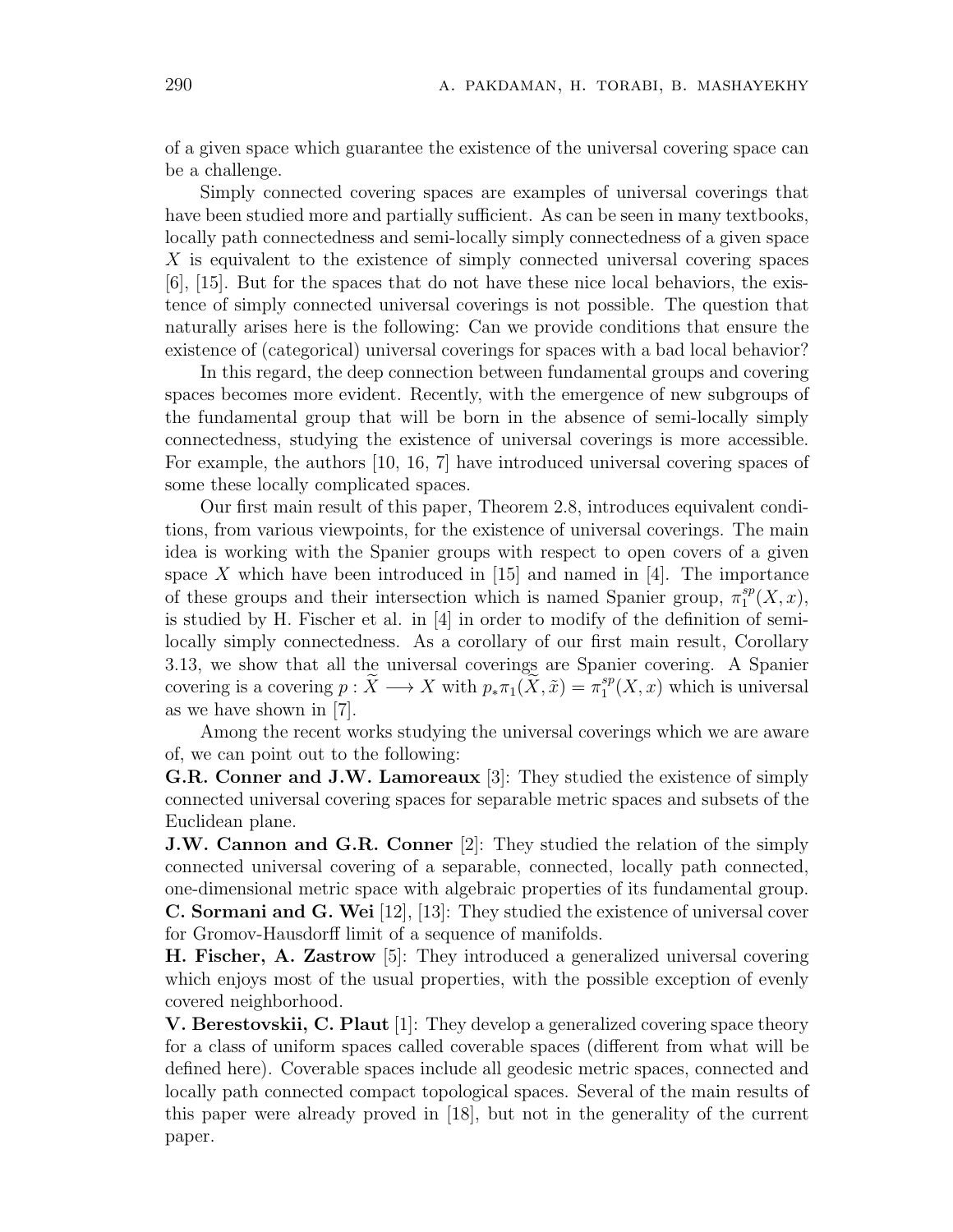counterparts and the result are more general.

**J. Wilkins** [18]: He studied universal coverings of compact geodesic spaces. Here, it should be mentioned that there are some overlaps between our results and his. However, his approach to these result is by using discrete homotopy theory and concerns himself with compact geodesic spaces while we use continuous path

Another result of this paper, Theorem 2.9 (which owes its proof to [2, Theorem 4.4) says that countability of  $\frac{\pi_1(X,x)}{\pi_1^{sp}(X,x)}$  guaranties existence of the universal covering for a connected, locally path connected first countable space *X*. We can consider this theorem as a weakened version of Mycielski's conjecture [8] that is proved by Shelah [11] and Pawlikowski [9]. In fact, Shelah used very sophisticated model theory results and proved the Mycielski conjecture which state that: *Fundamental group of a compact metric space which is connected and locally path connected is either finitely generated or has the power of the continuum.* Pawlikowski has a follow-up result which replaces the model theory by sophisticated constructive set theory. Using the paragraph preceding Lemma 2 in [9], we can restate this Theorem (conjecture) as follow: *If X is compact metric space which is connected and locally path connected and*  $\pi_1(X, x)$  *is countable, then X has simply connected universal covering.* As a consequence of Theorem 2.9, we show that by deletion compact metric hypothesis from Shelah Theorem, we will just lose simply connectedness of universal covering.

Note that for a given space X, having a  $\pi$ -stable open cover (which we will introduce in section 2) is equivalent to the notion of *strongly coverable* introduced by Berestovskii-Plaut in [1] (Definition 86), at least for uniform spaces, which include compact and metrizable spaces. Also, for the case of a uniformly locally path connected space (e.g. a compact locally path connected space), Theorem 3.14 is an immediate consequence of Lemma 87 in [1]. So Theorem 3.14 simply extends this result to spaces that are not necessarily uniformly locally path connected. Also, having a  $\pi$ -stable open cover is equivalent to the finiteness of covering spectrum, introduced by Sormani-Wei in [14] and also finiteness of Plaut-Wilkins notion of critical spectrum [18]. By these similarities, we can say that Theorem 3.14 is a version of Theorem 3.4 of [14] without compact geodesic assumption. The equivalence of Theorem 2.8 (iv) is a direct generalization of equivalence of Theorem 1.1 [18]; we use the phrase "semi-locally Spanier space" to describe what Wilkins calls being "semi-locally r-simply connected", although Wilkins does only consider the metric case. In other words, these definitions are essentially equivalent if the space is metrizable, connected, and locally path connected. In fact, we use "semilocally Spanier space" because (as we will show) the universal covering spaces are Spanier space. Part (vi) of Theorem 2.8 and the fact that it follows from (v) is essentially a non-metric version of Wilkins' Lemma 5.3 [18]. And finally, Theorem 2.9 is a restatement and generalization (i.e. without compact metric condition) of Wilkins'main result, Theorem 1.1,  $(1) \leftrightarrow (3)$  [18].

Our last result on the universal covering spaces is about one point union of two space. The Griffiths space is an example of the one point union of two spaces with simply connected universal coverings which hasn't got simply connected universal covering (Example 3.19). At first, we present a weakened Seifert-van Kampen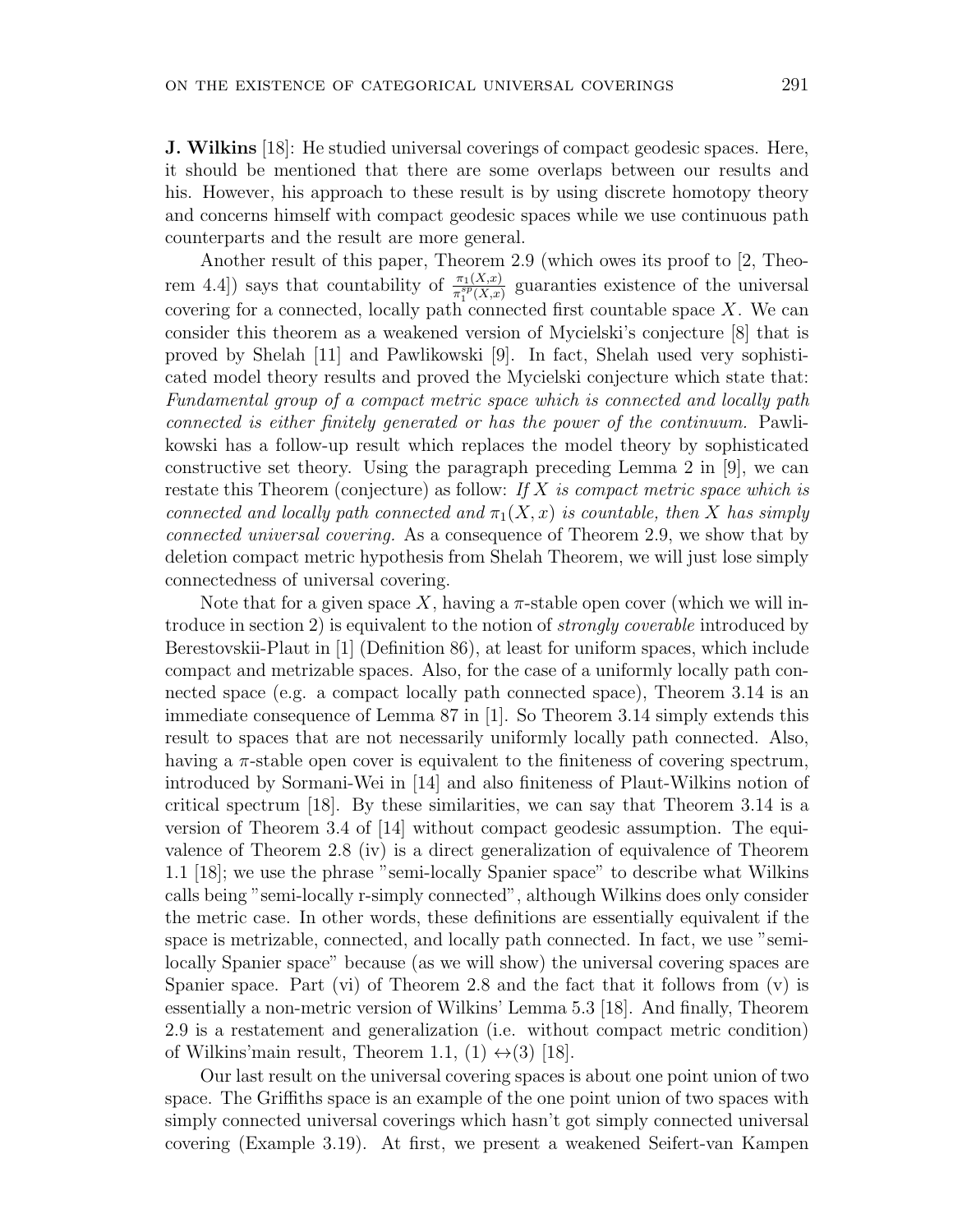type theorem for the fundamental group of the one point union of two spaces and then, using it and Theorem 2.8, we prove that  $X_1 \vee X_2$  has a universal covering if and only if both of  $X_1$  and  $X_2$  have universal coverings.

#### **2. Definitions and terminology**

Throughout this article, all the homotopies between two paths are relative to end points, *X* is a connected and locally path connected space with the base point  $x \in X$ , and  $p : X \longrightarrow X$  is a covering of *X* with  $\tilde{x} \in p^{-1}(\lbrace x \rbrace)$  as the base point of  $\widetilde{X}$ . For a space *X* and any  $H \leq \pi_1(X, x)$ , by  $\widetilde{X}_H$  we mean a covering space of *X* such that  $p_* \pi_1(\tilde{X}, \tilde{x}) = H$ , where  $\tilde{x} \in p^{-1}(x)$  and  $p : \tilde{X}_H \longrightarrow X$  is the corresponding covering map.

E.H. Spanier [15, *§*2.5] classified path connected covering spaces of a space *X* using some subgroups of the fundamental group of *X*, recently named Spanier groups (see [4]). If *U* is an open cover of *X*, then the subgroup of  $\pi_1(X, x)$ consisting of all homotopy classes of loops that can be represented by a product of the following type

$$
\prod_{j=1}^n \alpha_j * \beta_j * \alpha_j^{-1},
$$

where the  $\alpha_j$ 's are arbitrary paths starting at the base point *x* and each  $\beta_j$  is a loop inside one of the neighborhoods  $U_i \in \mathcal{U}$ , is called the *Spanier group with respect to*  $U$ , and denoted by  $\pi(U, x)$  [4, 15]. For two open covers  $U, V$  of X, we say that *V* refines *U* if for every  $V \in V$ , there exists  $U \in U$  such that  $V \subseteq U$ .

**Definition 2.1** We say that an open cover *U* of a space *X* is  $\pi$ -stable if  $\pi(\mathcal{U}, x) =$  $\pi(\mathcal{V}, x)$ , for every refinement  $\mathcal{V}$  of  $\mathcal{U}$  and  $x \in X$ .

**Definition 2.2** [4] The Spanier group of a topological space *X*, denoted by *π sp*  $i_1^{sp}(X, x)$  is  $\pi_1^{sp}$  $\bigcap_{1}^{sp}(X,x) = \bigcap$ open covers *U*  $\pi(\mathcal{U}, x)$ *,* for an  $x \in X$ .

Also, we can obtain the Spanier groups as follows: Let  $\mathcal{U}, \mathcal{V}$  be open coverings of *X*, and let *U* be a refinement of *V*. Then since  $\pi(\mathcal{U}, x) \subseteq \pi(\mathcal{V}, x)$ , there exists an inverse limit of these Spanier groups, defined via the directed system of all open covers with respect to refinement and it is  $\pi_1^{sp}$  $_1^{sp}(X, x)$  ([4]).

In the next definition, we follow [7]:

#### **Definition 2.3**

- (i) A space *X* is called Spanier space if  $\pi_1(X, x) = \pi_1^{sp}$  $i^{sp}_1(X, x)$ , for  $x \in X$ .
- (ii) A covering  $p : \widetilde{X} \longrightarrow X$  is called Spanier covering if  $\widetilde{X}$  is a Spanier space.

A desirable fact in the category of coverings of a space X is the existence of  $\widetilde{X}_H$ , for every subgroup  $H \leq \pi_1(X, x)$ . We characterize spaces with this property as follows.

**Definition 2.4** We call a topological space *X* a coverable space if  $\tilde{X}_H$  exists, for every subgroup  $H \leq \pi_1(X, x)$  with  $\pi_1^{sp}$  $_{1}^{sp}(X, x) \leq H.$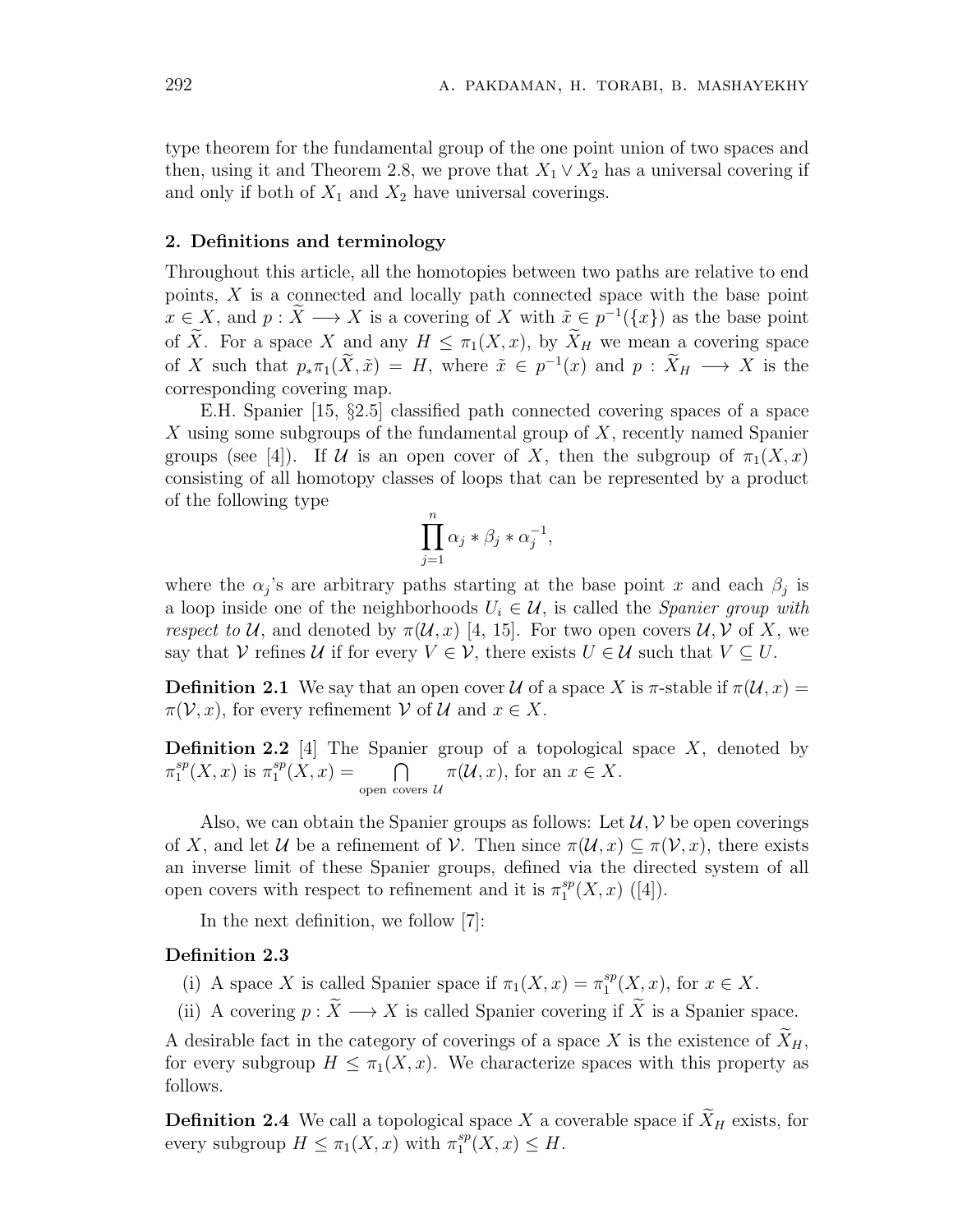Note that the above notion does not depend on the point *x*. Also, since the image subgroups of all the coverings contain  $\pi_1^{sp}$  $_{1}^{sp}(X,x)$  ([7]), eliminating the condition *π sp*  $\binom{sp}{1}(X,x) \leq H$  from the above definition is meaningless.

### **Definition 2.5**

- (i) A point  $x \in X$  is called regular if X is semi-locally simply connected at x.
- (ii) A non-regular point *x* is called wild if for every open neighborhood *U* of *x* there is a loop  $\alpha$  in *U* such that  $[\alpha] \notin \pi_1^{sp}$  $_{1}^{sp}(X,x).$
- (iii) A non-regular point is called tame if it is not wild.

For example, the common point of shrinking circles in the Hawaiian Earring is a wild point and the common point of shrinking circles in the Harmonic Archipelago is a tame point.

**Remark 2.6** The readers should compare the above definition with Definition 4.5 of [18]. A little change in terminology make two definitions equivalent. In fact, by the results of [7], it is an easy exercise to show that a loop  $\alpha$  in X belongs to  $\pi_1^{sp}$  $i_1^{sp}(X, x)$  if and only if it belongs to the image subgroup of every covering of X.

The majority of basic algebraic topology books who study covering theory, introduce semi-locally simply connected spaces which are famous because of having simply connected universal covering. Precisely, as Cannon and Conner mentioned in [2, Lemma 7.8], existence of the covering space  $\widetilde{X}_H$  of *X* for  $H \leq \pi_1(X,x)$ is equivalent to that every point  $y \in X$  has an open neighborhood U such that  $i_*\pi_1(U, y) \leq H$ , where  $i: U \hookrightarrow X$  is the inclusion. This coincidence is seen in [10, 16, 7], where the authors introduced three type of new categorical universal coverings: small covering, small generated covering and Spanier covering. Therein, the equivalent condition for the existence of these coverings are named, respectively: semi-locally small loop space, semi-locally small generated space and semi-locally Spanier space.

**Definition 2.7** We call a space *X* a semi-locally Spanier space if and only if for each  $x \in X$  there exists an open neighborhood *U* of *x* such that  $i_* \pi_1(U, x) \leq$ *π sp*  $_{1}^{sp}(X,x).$ 

The following theorems are main results of the paper.

**Theorem 2.8** *For a connected and locally path connected space X, the following statements are equivalent.*

- (i) *X is coverable.*
- (ii) *X has a universal covering space.*
- (iii) *X* has a  $\pi$ -stable open cover.
- (iv) *X is a semi-locally Spanier space.*
- (v) *X has no wild point.*
- $(vi)$   $\pi_1^{sp}$  $_{1}^{sp}(X, x)$  *is an open subgroup of*  $\pi_1^{\tau}(X, x)$ *.*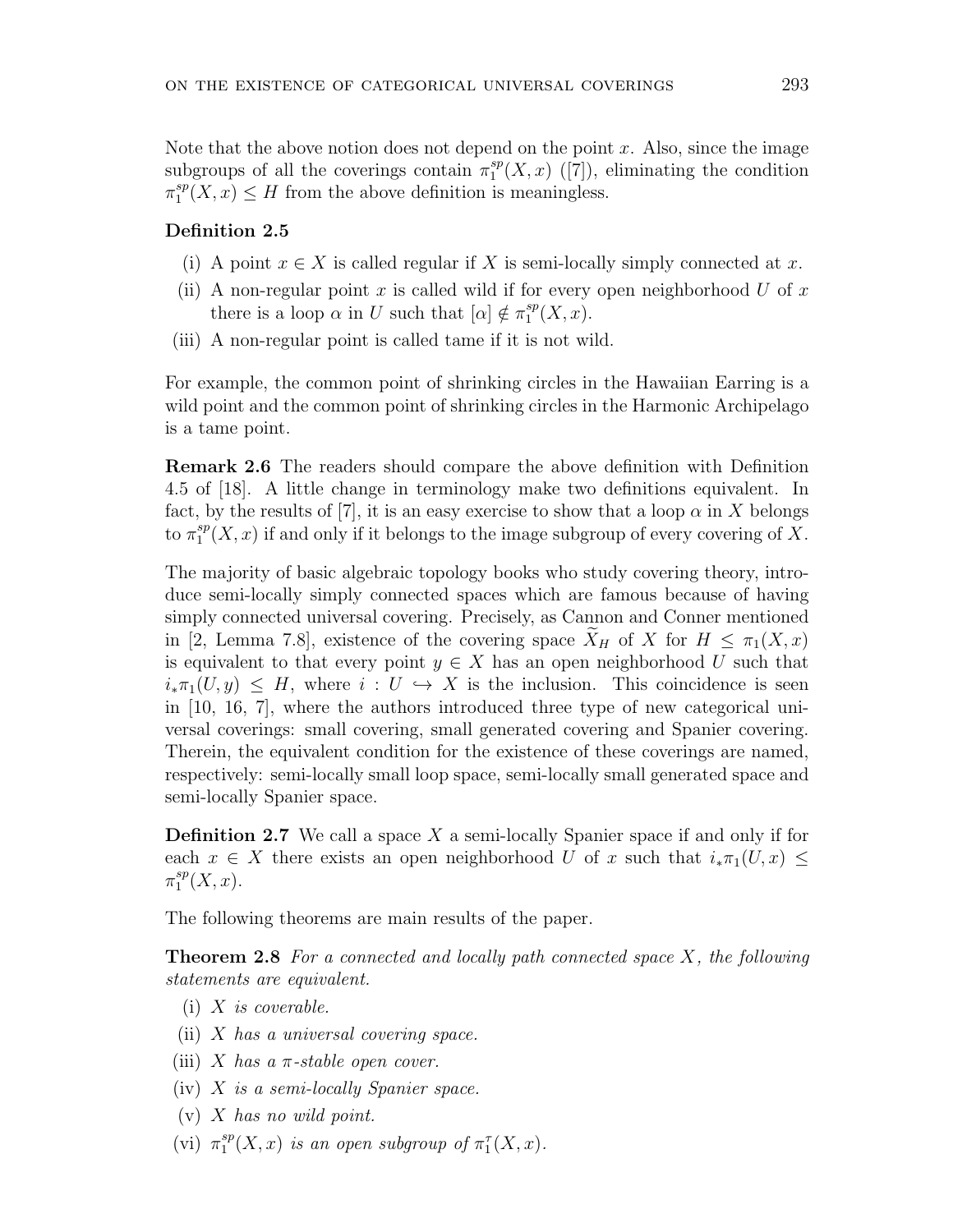After some topological criterions for the existence of universal coverings, an algebraic criteria is given as follows. Also, this theorem is a generalization of Theorem 2.1 in [3].

**Theorem 2.9** *A connected, locally path connected and first countable space X has a universal covering if*  $\frac{\pi_1(X,x)}{\pi_1^{sp}(X,x)}$  *is countable. The converse is true when X is separable metric.*

Proposition 3.17, the main technical result of the paper, is a Seifert-van Kampen type theorem for the fundamental group of the one point union  $X_1 \vee X_2$ . Using this and Theorem 2.8, we prove that

**Theorem 2.10** *Let X be the one point union*  $X_1 \vee X_2 = \frac{X_1 \cup X_2}{X_1 \wedge X_2}$ *x*1*∼x*<sup>2</sup> *, where {x*1*} and*  ${x_2}$  *are closed in*  $X_1$  *and*  $X_2$ *, respectively. Then X has a universal covering if and only if X*<sup>1</sup> *and X*<sup>2</sup> *admit universal coverings.*

#### **3. Propositions and proofs of the main results**

Spanier in his brilliant book has used open covers to study the existence of covering spaces. Therein, the main theorem is the following.

**Theorem 3.1** ([15, *§*2.5 Theorems 12,13]) *Let X be a connected, locally path connected space and*  $H \leq \pi_1(X,x)$ *, for*  $x \in X$ *. Then there exists a covering*  $p: \widetilde{X} \longrightarrow X$  *such that*  $p_*\pi_1(\widetilde{X}, \widetilde{x}) = H$  *if and only if there exists an open cover*  $U$ *of X for which*  $\pi(\mathcal{U}, x) \leq H$ *.* 

For two open covers  $U, V$  of X, we say that  $V$  refines  $U$  if for every  $V \in V$ , there exists  $U \in \mathcal{U}$  such that  $V \subseteq U$ . Using the properties of open covers and the definition of the Spanier groups with respect to open covers, we have the following facts which have been also remarked in [15].

**Proposition 3.2** Let  $\mathcal{U}, \mathcal{V}$  be open covers of a space X. Then the following state*ments hold.*

- (i) If  $\mathcal{V}$  refines  $\mathcal{U}$ , then  $\pi(\mathcal{V}, x) \subseteq \pi(\mathcal{U}, x)$ , for every  $x \in X$ .
- (ii)  $\pi(\mathcal{U}, x)$  *is a normal subgroup of*  $\pi_1(X, x)$ *.*
- (iii) *If*  $\alpha$  *is a path in X, then*  $\varphi_{\alpha}(\pi(\mathcal{U}, \alpha(0))) = \pi(\mathcal{U}, \alpha(1)),$  $where \varphi_{[\alpha]}([\beta]) = [\alpha^{-1} * \beta * \alpha].$

As the first observation, we have the following proposition.

**Proposition 3.3** *For a connected and locally path connected space X, let H, K ≤*  $\pi_1(X, x)$ *. Then*  $\widetilde{X}_H$  *and*  $\widetilde{X}_K$  *exist if and only if*  $\widetilde{X}_{H \cap K}$  *exists.* 

**Proof.** By Theorem 3.1, existence of  $\widetilde{X}_H$  and  $\widetilde{X}_K$  implies the existence of open covers *U* and *V* of *X* such that  $\pi(\mathcal{U}, x) \leq H$  and  $\pi(\mathcal{V}, x) \leq K$ . Let  $\mathcal{U} \cap \mathcal{V} =$  $\{U \cap V | U \in \mathcal{U}, V \in \mathcal{V}\}\$  which is a refinement of  $\mathcal{U}$  and  $\mathcal{V}$ . Hence  $\pi(\mathcal{U} \cap \mathcal{V}, x) \subseteq$  $\pi(\mathcal{U}, x) \subseteq H$  and  $\pi(\mathcal{U} \cap \mathcal{V}, x) \subseteq \pi(\mathcal{V}, x) \subseteq K$  which implies that  $\pi(\mathcal{U} \cap \mathcal{V}, x) \subseteq$  $H \cap K$ . Therefore, there exists  $\widetilde{X}_{H \cap K}$ . The converse is trivial.  $\blacksquare$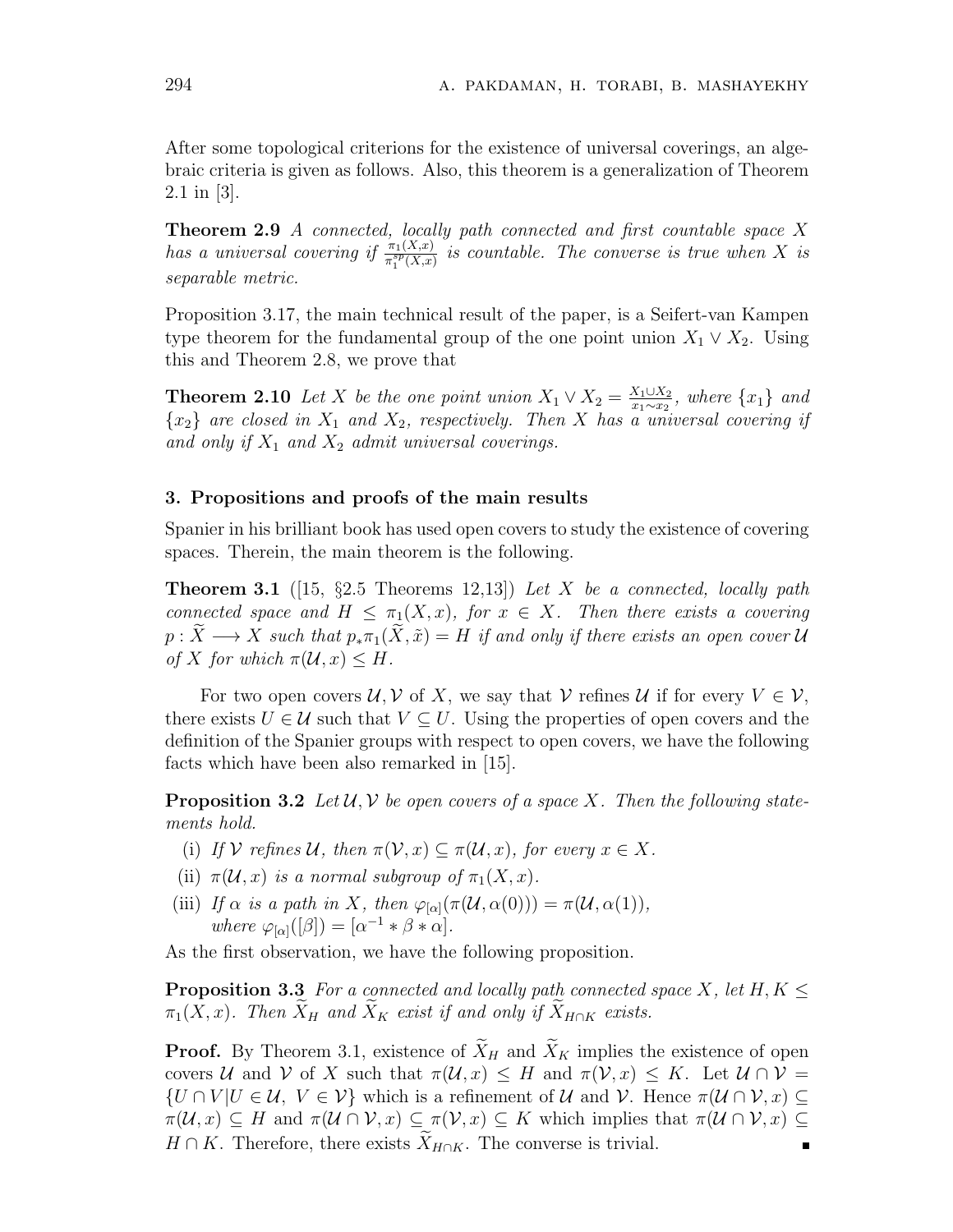The above theorem shows that intersections of open covers of a space *X* are important in the existence of new coverings of *X*. So it is interesting to find the impression of the intersection of all open covers. For this, we use the Spanier groups.

**Proposition 3.4** *([7]).* If  $p : \widetilde{X} \longrightarrow X$  is a covering of X, then  $\pi_1^{sp}$  $i_1^{sp}(X,x) \leq$  $p_* \pi_1(\widetilde{X}, \widetilde{x})$ *, for every*  $x \in X$ *.* 

It should be mentioned that the above proposition holds for  $\pi_1^s(X, x)$  and  $\pi_1^{sg}$  $_{1}^{sg}(X,x)$ (because of the inclusions  $\pi_1^s(X, x) \leq \pi_1^{sg}$  $\pi_1^{sg}(X, x) \leq \pi_1^{sp}$  $_{1}^{sp}(X,x)$ ) whose role in covering theory has studied in [10, 16].

With a little change in terminology, the following result is well-known in the classical covering theory.

**Corollary 3.5** *Every connected, locally path connected and semi-locally simply connected space is coverable.*

**Proposition 3.6** *Let X be a connected, locally path connected and coverable space.* Then  $\pi_1^{sp}$  $i_1^{sp}(X,x)$  *is trivial if and only if*  $X$  *is semi-locally simply connected.* 

**Proof.** Since *X* is coverable, there exists a covering  $p : \widetilde{X} \longrightarrow X$  such that  $p_*\pi_1(\widetilde{X}, \widetilde{x}) = \pi_1^{sp}$  $L_1^{sp}(X, x) = 1$  and hence X is simply connected which implies that *X* is semi-locally simply connected. The converse holds by Proposition 3.4.

The Hawaiian Earring space, *HE*, is a famous example of a space which is not semi-locally simply connected. Also, the Spanier group of the Hawaiian Earring space is trivial since if  $\mathcal{U}_n$ 's are open covers of the Hawaiian Earring by open disk with diameter  $1/n$ , for every  $n \in \mathbb{N}$ , then  $\pi_1^{sp}$  $\bigcap_{1}^{sp}(HE, 0) \le \bigcap_{n \in \mathbb{N}} \pi(\mathcal{U}_n, 0) = 1.$  Hence we have the following corollary.

**Corollary 3.7** *The Hawaiian Earring space is not coverable.*

**Proposition 3.8** *A space X is coverable if and only if*  $X_{\pi_1^{sp}(X,x)}$  *exists.* 

**Proof.** The necessity comes from the definition. For the sufficiency, let  $\pi_1^{sp}$  $_1^{sp}(X, x) \leq$  $H \leq \pi_1(X, x)$ . By Theorem 3.1, since  $X_{\pi_1^{sp}(X, x)}$  exists, there is an open cover *U* of *X* such that  $\pi(\mathcal{U}, x) \leq \pi_1^{sp}$  $I_1^{sp}(X, x)$ . Hence  $X_H$  exists.  $\blacksquare$ 

**Lemma 3.9** ([15, *§*2.5 Lemma 11])*.* If  $p : \widetilde{X} \longrightarrow X$  is a covering such that  $p_*\pi_1(\widetilde{X}, \widetilde{x}) = H$  *and*  $U$  *is the open cover of*  $X$  *by evenly covered open neighborhoods, then*  $\pi(\mathcal{U}, x) \leq H$ *.* 

## **Proposition 3.10**

- (i) If  $U$  and  $V$  are two  $\pi$ -stable open covers of X, then  $\pi(U, x) = \pi(V, x)$ .
- (ii) *The open cover*  $U$  *of*  $X$  *is*  $\pi$ -stable *if* and only *if*  $\pi_1^{sp}$  $_{1}^{sp}(X, x) = \pi(\mathcal{U}, x).$
- (iii) *The covering space*  $X_{\pi_1^{sp}(X,x)}$  *exists if and only if there exists a*  $\pi$ -stable open *covering*  $U$  *of*  $X$ *.*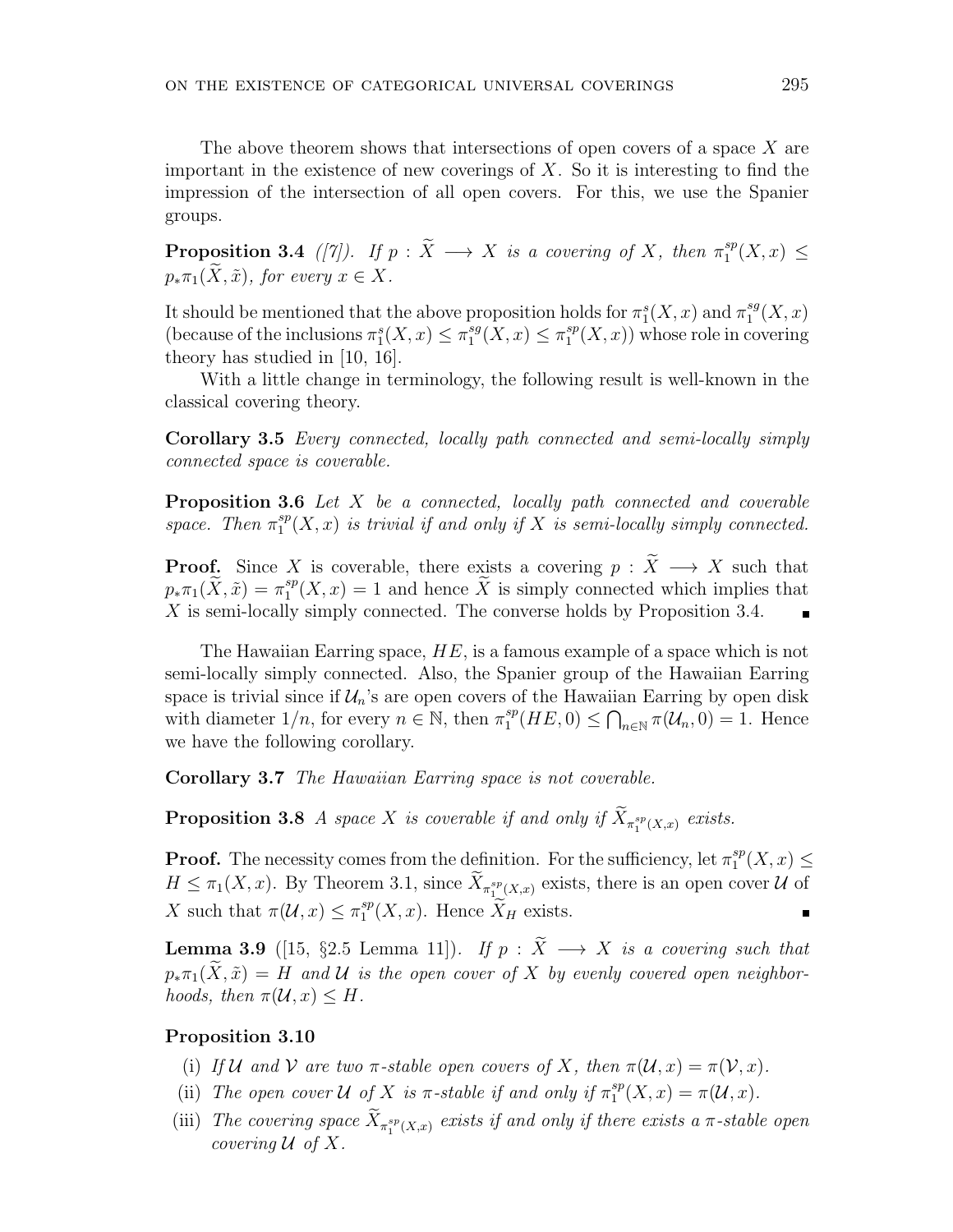**Proof.** The first step comes from the fact that *U ∩ V* is the refinement of *U* and *V* which implies that  $\pi(\mathcal{U}, x) = \pi(\mathcal{U} \cap \mathcal{V}, x) = \pi(\mathcal{V}, x)$ . For (ii), let *U* be a π-stable open cover of *X*. By definition  $\pi_1^{sp}$  $\mathcal{L}_1^{sp}(X,x) \leq \pi(\mathcal{U},x)$ . For the reverse containment, let *V* be an arbitrary open cover of *X*. Then  $U \cap V$  is a refinement of *V* and hence  $\pi(\mathcal{U}, x) = \pi(\mathcal{U} \cap \mathcal{V}, x) \leq \pi(\mathcal{V}, x)$ . Therefore  $\pi(\mathcal{U}, x) \leq \pi_1^{sp}$  $i_1^{sp}(X, x)$ , as desired. The converse is trivial by definitions and part (i) of Proposition 3.2. For (iii), assume  $p: X_{\pi_1^{sp}(X,x)} \longrightarrow X$  is a covering and *U* is the open cover of *X* by evenly covered open neighborhoods. Since  $p_* \pi_1(\widetilde{X}_{\pi_1^{sp}(X,x)}, \tilde{x}) = \pi_1^{sp}$  $i_1^{sp}(X, x)$ , Lemma 3.9 implies that  $\pi(\mathcal{U},x) \subseteq \pi_1^{sp}$  $_{1}^{sp}(X,x)$  and hence the result holds by (ii). The converse holds by (ii) and Theorem 3.1.

The following theorem shows the importance of a universal covering for the existence of other coverings and vice versa.

#### **Theorem 3.11** *A space X has a universal covering if and only if X is coverable.*

**Proof.** If *X* is coverable, then by the definition,  $X_{\pi_1^{sp}(X,x)}$  exists. By Proposition 3.4,  $X_{\pi_1^{sp}(X,x)}$  is a universal covering space and hence the result holds. Conversely, assume that  $p : \widetilde{X} \longrightarrow X$  is a universal covering of X and  $p_* \pi_1(\widetilde{X}, \widetilde{x}) = H$ . We claim that for every open cover *U* of *X*,  $H \leq \pi(\mathcal{U}, x)$ . For, if  $q : \widetilde{X}_{\pi(\mathcal{U}, x)} \longrightarrow X$ is the covering such that  $q_* \pi_1(\tilde{X}_{\pi(\mathcal{U},x)}, x') = \pi(\mathcal{U}, x)$ , for  $x' \in q^{-1}(x)$ , then by the universal property of  $p : \widetilde{X} \longrightarrow X$ 

$$
H = p_* \pi_1(\widetilde{X}, \widetilde{x}) \le q_* \pi_1(\widetilde{X}_{\pi(\mathcal{U}, x)}, x') = \pi(\mathcal{U}, x).
$$

Hence  $H \leq \pi_1^{sp}$  $_{1}^{sp}(X, x)$  which implies that  $H = \pi_{1}^{sp}$  $i<sub>1</sub><sup>sp</sup>(X, x)$ . Thus the covering space  $X_{\pi_1^{sp}(X,x)} = X$  exists and therefore by Proposition 3.8, *X* is coverable.

**Proposition 3.12** *A space X is semi-locally Spanier space if and only if there exists an open cover*  $U$  *of*  $X$  *such that*  $\pi(U, x) = \pi_1^{sp}$  $_{1}^{sp}(X, x)$ *, for every*  $x \in X$ *.* 

**Proof.** Use Proposition 3.2 (iii) and the definition of  $\pi(\mathcal{U}, x)$ .

 $\blacksquare$ 

#### **Proof of Theorem 2.8.**

- $(i) \Leftrightarrow (ii)$ : Theorem 3.11.
- (i) *⇔* (iii): Use Proposition 3.8 and Proposition 3.10, (iii).
- (i) *⇔* (iv): Use Proposition 3.12, Proposition 3.10, (iii) and Proposition 3.8.

(iv) *⇔* (v): By definition of wild point, the existence of wild point *x* causes *X* not to be semi-locally Spanier space at *x* and vice versa.

(i) *⇔* (vi): Use [17, Theorem 2.1, Corollary 3.9].

By [7], if  $p : \tilde{X} \longrightarrow X$  is a covering such that  $p_* \pi_1(\tilde{X}, \tilde{x}) = \pi_1^{sp}$  $i<sup>sp</sup><sub>1</sub>(X, x)$ , then  $\widetilde{X}$  is a Spanier space and hence *p* is a Spanier covering. Therefore, we have

**Corollary 3.13** *All the universal covering spaces of connected and locally path connected spaces are Spanier space.*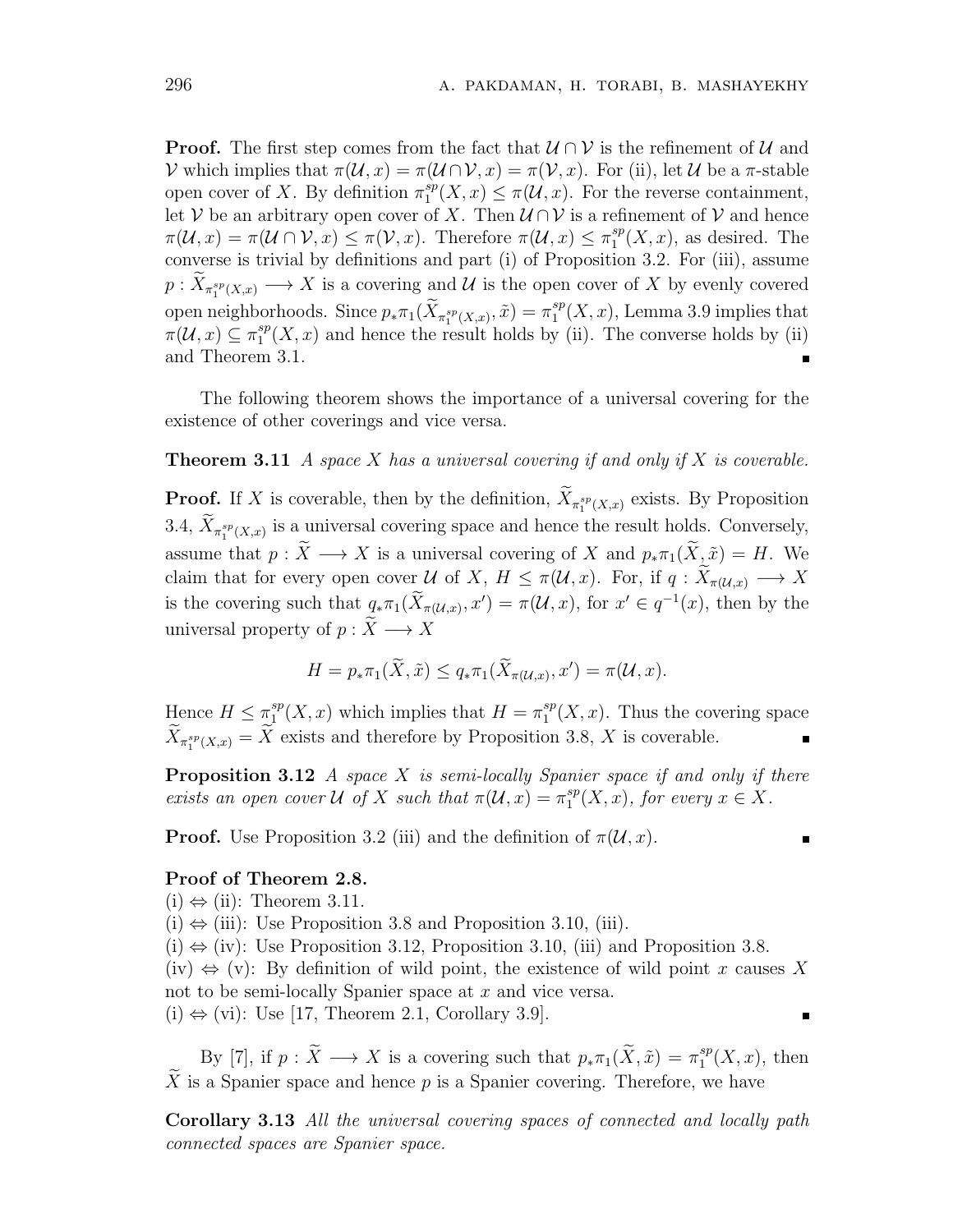Recall that for a covering  $p : \tilde{X} \longrightarrow X$ , the cardinal number of any fiber,  $|p^{-1}(\{x\})|$  is equal to the index of  $p_*\pi_1(\tilde{X}, \tilde{x})$  in  $\pi_1(X, x)$ ,  $[\pi_1(X, x); p_*\pi_1(\tilde{X}, \tilde{x})]$ .

**Proof of Theorem 2.9.** By Theorem 2.8, it suffices to show that *X* is semilocally Spanier space. Let *y* be fixed but arbitrary and  $B_1 \supseteq B_2 \supseteqeq ...$  be a countable local basis at *y*. We will denote by *G<sup>n</sup>* the image of the natural map  $\pi_1(B_n, y) \longrightarrow \pi_1(X, y)$ . By [2, Theorem 4.4], the sequence  $G_1 \pi_1^{sp}$  $i_1^{sp}(X, y)$  ⊇  $G_2 \pi_1^{sp}$ <sup>sp</sup>(X, y) ⊇ · · · is eventually constant. We can choose  $k \in \mathbb{N}$  large enough so that  $G_k \pi_1^{sp}$  $G_1^{sp}(X, y) = G_{k+1} \pi_1^{sp}$  $T_1^{sp}(X, y) = \cdots$  and claim that  $G_k \leq \pi_1^{sp}$  $i<sup>sp</sup>(X, y)$  which implies that *X* is a semi-locally Spanier space. Let  $[\alpha] \in G_k$  and *U* be an arbitrary open cover of *X*. If  $U_y \in \mathcal{U}$  contains *y*, there exists  $m > k$  such that  $B_m \subseteq U_y$  and then  $\mathcal{U}_m := \mathcal{U} \cup \{B_m\}$  is a refinement of  $\mathcal{U}$ . Obviously,  $[\alpha] \in G_k \pi_1^{sp}$  $i^{sp}(X, y)$  which  ${\rm implies}$   $[\alpha] \in G_m \pi_1^{sp}$  $\binom{sp}{1}(X, y)$  since  $m > k$ . Hence  $[\alpha] = [\alpha_m][\gamma]$ , where  $[\alpha_m] \in G_m$ and  $\gamma \in \pi_1^{sp}$  $\mathbb{P}_1^{sp}(X, y)$ . Therefore  $[\alpha] = [\alpha_m * \gamma] \in \pi(\mathcal{U}_m, y) \leq \pi(\mathcal{U}, y)$ .

For the converse, let  $p : X \longrightarrow X$  be a universal covering of X and assume by contradiction that  $\frac{\pi_1(X,x)}{\pi_1^{sp}(X,x)}$  is uncountable. Then  $p^{-1}(\lbrace x \rbrace)$  is an uncountable subset of  $\overline{X}$ , which is a separable metric space by [3, Theorem 4.1]. Hence  $p^{-1}(\lbrace x \rbrace)$ contains a limit point of itself, contradicting the local homeomorphism property of covering maps.

A restatement of the Mycielski's conjecture that is proved by Shelah [11] and by Pawlikowski [9] is that a connected, locally path connected, compact metric space with countable fundamental group has simply connected covering (which is universal covering). As a consequence of Theorem 2.9, we have the following theorem which shows that in Mycielski's conjecture we can replace compact metric hypothesis by a weaker one first countablility and get universal covering instead of simply connected covering.

**Theorem 3.14** *A connected, locally path connected and first countable space X has a universal covering or*  $\pi_1(X, x)$  *is uncountable.* 

By [2, Theorem 5.1], any free factor group of the fundamental group of a separable, locally path connected metric space has countable rank and hence is countable. Thus we have

**Corollary 3.15** *A connected, locally path connected separable metric space X has a* universal covering if  $\frac{\pi_1(X,x)}{\pi_1^{sp}(X,x)}$  is free.

By the following corollary which is an explicit consequence of Theorems 2.8 and 2.9, we are able to say easily that the fundamental group of a space with at least one wild point, like Hawaiian Earring, is uncountable.

**Corollary 3.16** *Let X be connected, locally path connected and first countable. If X* has a wild point, then  $\pi_1(X, x)$  *is uncountable.* 

In the sequel, we concentrate on the fundamental group and the universal covering space of one point unions. At first, we introduce the following Seifert-van Kampen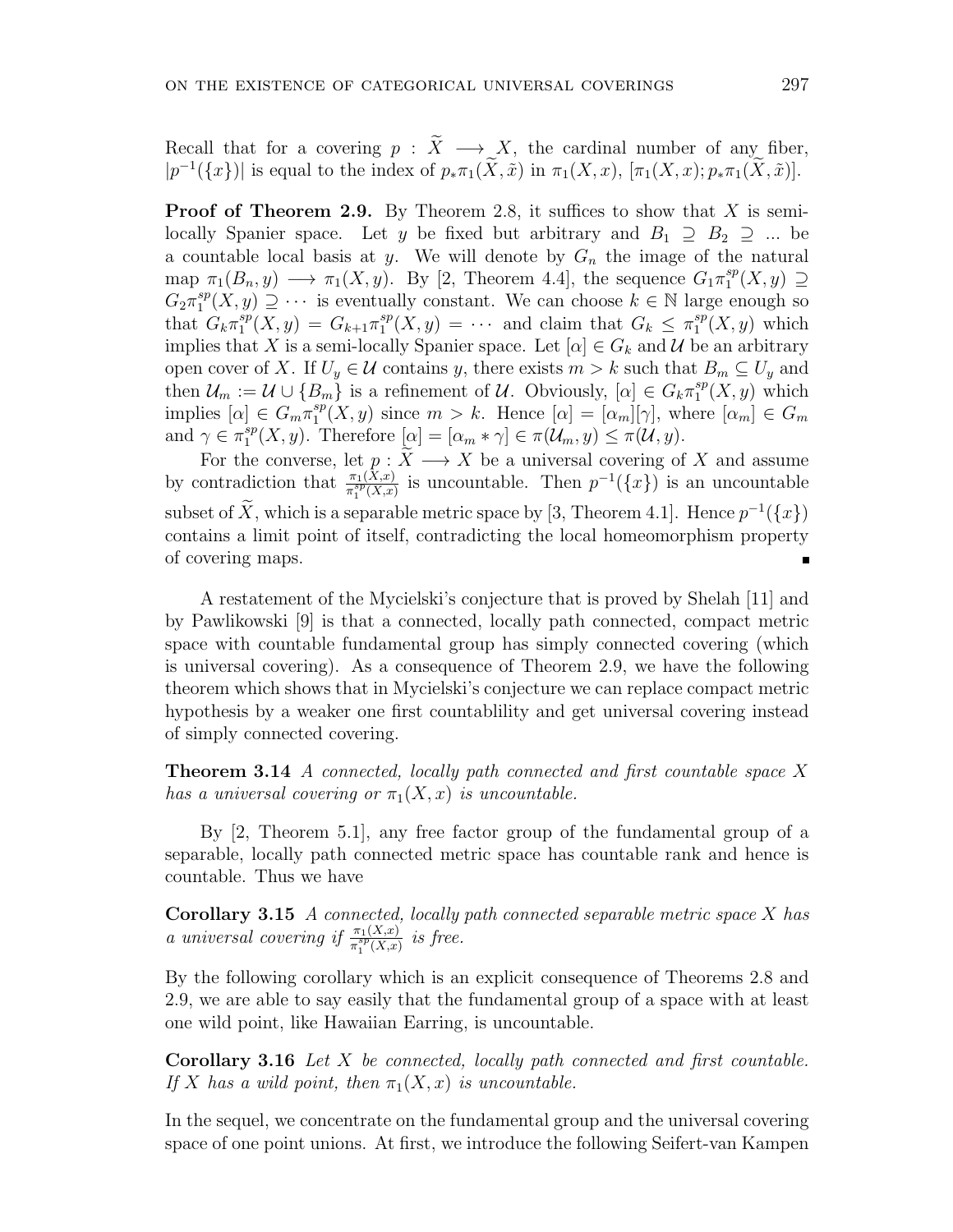type formulation for the fundamental group of one point unions. It should be mentioned that according to Seifert-van Kampen theorem, the fundamental group of the one point union of two spaces is naturally isomorphic to the free product of their fundamental groups provided that each of them is first countable and locally simply connected. But for the general spaces, this fails.

**Proposition 3.17** *Let X be the one point union*  $X_1 \vee X_2 = \frac{X_1 \cup X_2}{X_1 \wedge X_2}$ *x*<sup>1</sup><sup>*x*<sub>2</sub></sub><sup>*x*<sub>2</sub></sup> *where {x*<sub>1</sub>*} f*<sub>*f*</sub> *f*<sub>*f*</sub> *f*<sub>*f*</sub> *f*<sub>*f*</sub> *f*<sub>*f*</sub> *f*<sub>*f*</sub> *f*<sub>*f*</sub> *f*<sub>*f*</sub> *f*<sub>*f*</sub> *f*<sub>*f*</sub> *f*<sub>*f*</sub> *f*<sub>*f*</sub> *f*<sub>*f*</sub> *f*<sub>*f*</sub> *f*<sub>*f*</sub> *f*<sub>*f*</sub> *f*<sub>*f*</sub> *f*<sub>*f*</sub> *f*<sub>*f*</sub> *f*<sub>*f*</sup></sup></sub> and  $\{x_2\}$  are closed in  $X_1$  and  $X_2$ , respectively. If  $U_i$  is a neighborhood of  $x_i$ in  $X_i$  for  $i = 1, 2$ , then  $\pi_1(X, *)$  is generated by  $i_*\pi_1(X_1, x_1), j_*\pi_1(X_2, x_2)$  and  $k_*\pi_1(U_1 \vee U_2, *)$ , where  $i: X_1 \hookrightarrow X$ ,  $j: X_2 \hookrightarrow X$  and  $k: U_1 \vee U_2 \hookrightarrow X$  are *inclusions and ∗ is the common point.*

**Proof.** Let  $\alpha : [0,1] \longrightarrow X$  be a loop at  $* \in X$ . First we define inductively  $a_i \in \alpha^{-1}(*)$  such that  $0 = a_0 < a_1 < a_2... < a_n \le 1$  and  $\alpha([a_{i-1}, a_i])$  is a subset of *X*<sub>1</sub> or *X*<sub>2</sub> or  $U_1 \vee U_2$ . Since  $\{x_1\}$  and  $\{x_2\}$  are closed in  $X_1$  and  $X_2$  respectively,  $\{\alpha^{-1}(X_1 \setminus \{x_1\})$ ,  $\alpha^{-1}(X_2 \setminus \{x_2\})$ ,  $\alpha^{-1}(U_1 \vee U_2)$ } is an open cover for the compact set *I*. Let  $\lambda > 0$  be the Lebesgue number for this cover. Choose  $N \in \mathbb{N}$  such that 1/ $N$  ≤  $\lambda$ . Put  $a_0$  = 0. Suppose  $a_{i-1}$  has been chosen suitably. Now, we obtain  $a_i$ properly as follows:

If  $a_{i-1} = 1$ , then put  $a_i = 1$ . If  $a_{i-1} \neq 1$  and  $(a^{-1}(*) \cap (a_{i-1}, min\{a_{i-1} + \dots\})$  $(1/N), 1$ }  $\neq \emptyset$ , then consider  $a_i$  to be the maximum of the compact set  $\{(\alpha^{-1}(*)\} \cap$  $[a_{i-1}, min\{a_{i-1} + (1/N), 1\}]\}.$  In this case since  $a_i - a_{i-1} \leq (1/N),$  we have *α*([ $a$ <sup>*i*</sup><sub>−1</sub>,  $a$ <sup>*i*</sup></sup>]) is a subset of *X*<sub>1</sub> or *X*<sub>2</sub> or *U*<sub>1</sub>  $\vee$  *U*<sub>2</sub>. If  $a$ <sup>*i*</sup><sub>−1</sub>  $\neq$  1 and  $(a^{-1}(\ast))$  ∩  $(a_{i-1}, min{a_{i-1}+(1/N), 1}) = \emptyset$ , then  $a_{i-1}+(1/N) < 1$  and put  $a_i = min{(\alpha^{-1}(*) \cap \alpha_i)}$  $[a_{i-1} + (1/N), 1]$ . In this case  $\alpha((a_{i-1}, a_i)) \subseteq X \setminus \{*\} = (X_1 \setminus \{x_1\}) \cup (X_2 \setminus \{x_2\}).$ Hence  $(a_{i-1}, a_i) \subseteq \alpha^{-1}(X_1 \setminus \{x_1\}) \cup \alpha^{-1}(X_1 \setminus \{x_1\})$ . Since  $(a_{i-1}, a_i)$  is connected and two sets  $\alpha^{-1}(X_i \setminus \{x_i\})$  are disjoint open sets,  $\alpha([a_{i-1}, a_i])$  is a subset of  $X_1$ or  $X_2$ .

Now we show that if  $n \geq 2$  and  $a_i \neq 1$ , then  $a_i - a_{i-2} \geq 1/N$ . If  $(\alpha^{-1}(\ast)) \cap$  $(a_{i-2}, min{a_{i-2} + (1/N), 1}) = \emptyset$ , then  $a_{i-1} - a_{i-2} \ge 1/N$ . If  $(\alpha^{-1}(\ast)) \cap (a_{i-2},$  $min\{a_{i-2} + (1/N), 1\}$   $\neq \emptyset$ , then  $(a_{i-1}, a_{i-2} + (1/N)] \cap \alpha^{-1}(*) = \emptyset$ . Therefore  $a_i \ge a_{i-2} + 1/N$  and since *N* is fixed, there exists  $k \in \mathbb{N}$  such that  $a_k = 1$ . Hence  $[\alpha] = [\alpha \circ \beta_1][\alpha \circ \beta_2] \dots [\alpha \circ \beta_k],$  where  $\beta_i : I \to [a_{i-1}, a_i]$  is an increasing linear homeomorphism for  $i = 1, 2, \dots, k$ . Note that for every  $1 \leq i \leq k$ ,  $Im(\alpha \circ \beta_i)$  is a subset of  $X_1$  or  $X_2$  or  $U_1 \vee U_2$ .

**Lemma 3.18** *Let*  $X$  *be a topological space with a base point*  $x$ *.* 

- (i) If  $U$  is an element of an open cover  $U$  of  $X$  which contains  $x$ , then  $[\alpha] \in \pi(\mathcal{U}, x)$ , for every loop  $\alpha: I \longrightarrow U$  at x.
- (ii) *If Y is a subspace of X, then*  $[\alpha] \in \pi_1^{sp}$  $i_1^{sp}(X,x)$ , for every loop  $\alpha$  *such that*  $[\alpha] \in \pi_1^{sp}$  $_{1}^{sp}(Y,x).$

**Proof.** (i) Let  $\alpha$  be a loop at  $x$  in  $U$ . By the definition of  $\pi(\mathcal{U}, x)$ ,  $[\alpha] \in \pi(\mathcal{U}, x)$ since  $U \in \mathcal{U}$ .

(ii) Let  $[\alpha] \in \pi_1^{sp}$  $\mathcal{U} = \{U_i | i \in I\}$  be an open cover for *X*. Then  $\{U_i \cap Y \mid i \in I\}$  is an open cover for *Y*. By the definition there are paths  $\alpha_j$  and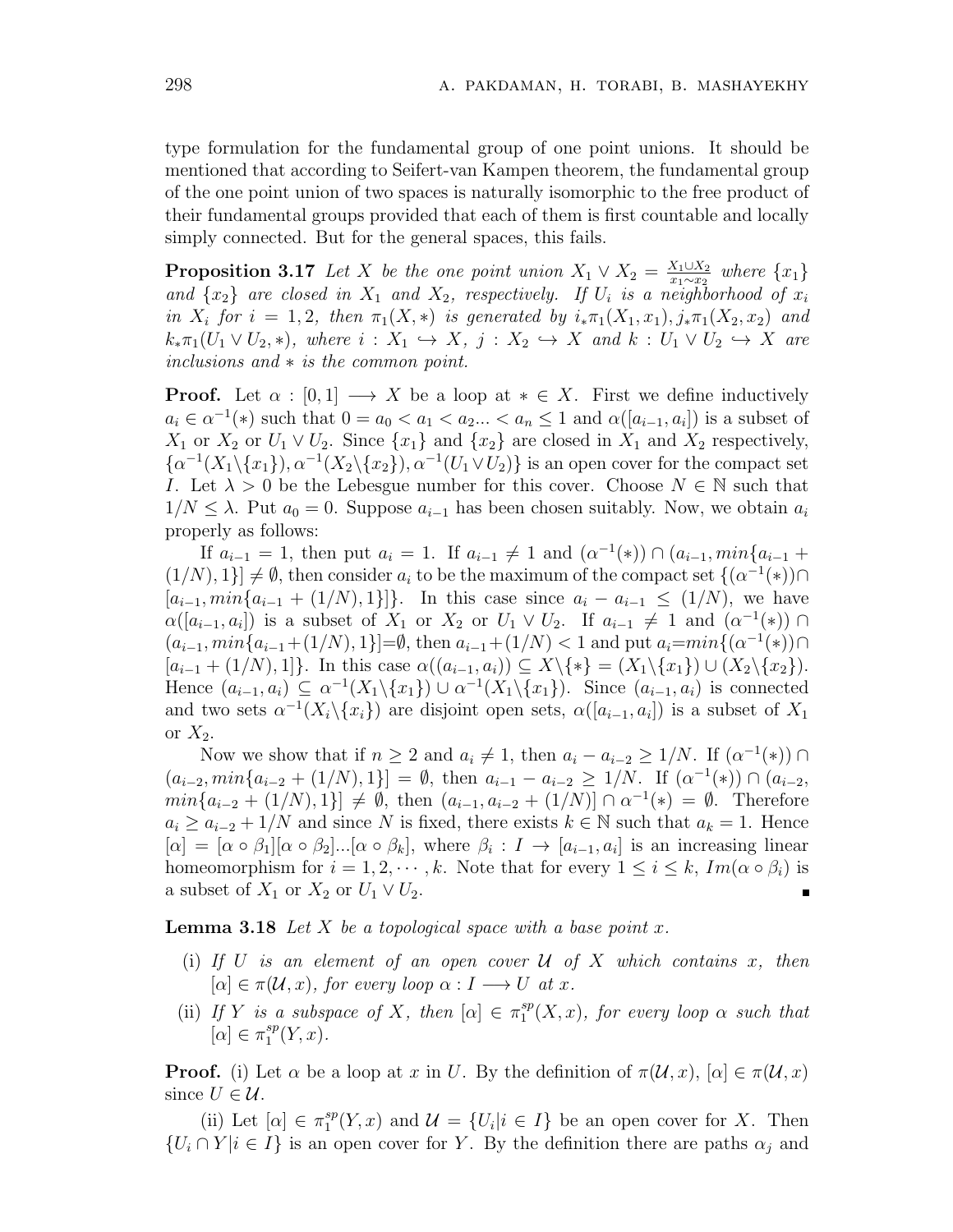loops  $\beta_j$  at  $\alpha_j(1)$  in  $U_{i_j} \cap Y$  such that  $\alpha$  is homotopic to  $\alpha_1 * \beta_1 * \alpha_1^{-1} * \alpha_2 * \beta_2 *$  $\alpha_2^{-1}...\alpha_n * \beta_n * \alpha_n^{-1}$  in Y relative to  $\{0,1\}$ . Therefore  $[\alpha] \in \pi(\mathcal{U},x)$  which implies that  $[\alpha] \in \pi_1^{sp}$  $_{1}^{sp}(X,x).$ 

**Proof of Theorem 2.10.** Assume that  $X_1$  and  $X_2$  have universal coverings. Then they are semi-locally Spanier and there is a neighborhood  $V_j$  of  $x_j$  in  $X_j$ such that  $(i_j)_*\pi_1(V_j, x_j) \leq \pi_1^{sp}$  $i_j: V_j \hookrightarrow X_j$ .<br>  $i_j: V_j \hookrightarrow X_j$ . We show that  $k_* \pi_1(V_1 \vee V_2, \bar{x}) \leq \pi_1^{sp}$  $i_1^{sp}(X, \bar{x})$ , where  $k: V_1 \vee V_2 \hookrightarrow X$  is the inclusion and  $\bar{x}$  is the equivalence class of  $x_1$  and  $x_2$  in X. Let  $\mathcal U$  be an open cover of X and  $W \in \mathcal{U}$  contains  $\bar{x}$ . There exists open set  $U_1 \vee U_2 \subseteq W \in \mathcal{U}$  such that  $U_j$ is a neighborhood of  $x_j$  in  $X_j$ , for  $j = 1, 2$ . By Proposition 3.17  $\pi_1(V_1 \vee V_2, \bar{x})$ is generated by  $(l_1)_*\pi_1(V_1, x_1), (l_2)_*\pi_1(V_2, x_2)$  and  $(l_3)_*\pi_1((U_1 \cap V_1) \vee (U_2 \cap V_2), \bar{x}),$  $W = \ell_j : V_j \longrightarrow V_1 \vee V_2$ , for  $j = 1, 2$  and  $l_3 : (U_1 \cap V_1) \vee (U_2 \cap V_2) \longrightarrow V_1 \vee V_2$ *V*<sub>2</sub> are inclusions. Since  $(i_j)_*\pi_1(V_j, x_j) \leq \pi_1^{sp}$  $_{1}^{sp}(X_j,x_j)$ , part (ii) of Lemma 3.18 implies that  $(k_j)_*(i_j)_*\pi_1(V_j,x_j) \leq \pi_1^{sp}$  $\mathcal{L}_1^{sp}(X,\bar{x}) \leq \pi(\mathcal{U},\bar{x}),$  where  $k_j: X_j \hookrightarrow X$ , for  $j = 1, 2$ . Hence  $k_* \pi_1(V_1 \vee V_2, \bar{x}) \leq \pi(\mathcal{U}, \bar{x})$  since  $k_j \circ i_j = k \circ l_j$  for  $j = 1, 2$  and  $k_*(l_3)_*\pi_1((U_1 \cap V_1) \vee (U_2 \cap V_2), \bar{x}) \subseteq \pi(\mathcal{U}, \bar{x})$  by part (i) of Lemma 3.18.

For the converse, let  $x \in X_1$  and assume  $q: X \longrightarrow X_1$  is a continuous map that is identity on  $X_1$  and constant on  $X_2$ . Let *U* be the open neighborhood of x in *X* where  $i_*\pi_1(U, x) \leq \pi_1^{sp}$  $i_1^{sp}(X, x)$ , for  $i: U \hookrightarrow X$ . Then  $V = q(U)$  is open in  $X_1$ . We claim that  $j_*\pi_1(V, x) \leq \pi_1^{sp}$  $i_1^{sp}(X_1, x)$ , where  $j: V \hookrightarrow X_1$ . Let  $\alpha: I \longrightarrow V$  be a loop and *V* be an open cover of  $X_1$ . Then  $\mathcal{U} = q^{-1}(\mathcal{V})$  is an open cover of *X* and hence  $[\alpha] \in \pi_1^{sp}$  $\mathcal{I}_1^{sp}(X, x) \leq \pi(\mathcal{U}, x)$ . Therefore  $q_*(\alpha \mid \alpha) \in q_*(\pi(\mathcal{U}, x)) = \pi(\mathcal{V}, x)$  which implies that  $[\alpha] \in \pi_1^{sp}$  $_{1}^{sp}(X_1,x).$ 

In the following example, we show that Theorem 2.10 does not hold for simply connected universal coverings (a covering  $p : \tilde{X} \longrightarrow X$  in which  $\tilde{X}$  is simply connected).

**Example 3.19** The cone on the Hawaiian Earring is a connected, locally path connected and semi-locally simply connected space and so the identity map is a simply connected covering which is a universal covering. But the double cone on the Hawaiian Earring does not have a simply connected universal covering space since it is not semi-locally simply connected but by Theorem 2.10 it has a categorical universal covering space which is a Spanier space.

#### **References**

- [1] Berestovskii, Plaut, C., *Uniform Universal Covers of Uniform Spaces,* Topology and its Applications, 154 (2007), 1748–1777.
- [2] Cannon, J.W., Conner, G.R., *On the fundamental groups of onedimensional spaces,* Topology and its Applications, 153 (2006), 2648–2672.
- [3] CONNER, G.R., LAMOREAUX, J.W., On the existence of universal cove*ring spaces for metric spaces and subsets of the Euclidean plane,* Fundamenta Mathematicae, 187 (2) (2005), 95–110.